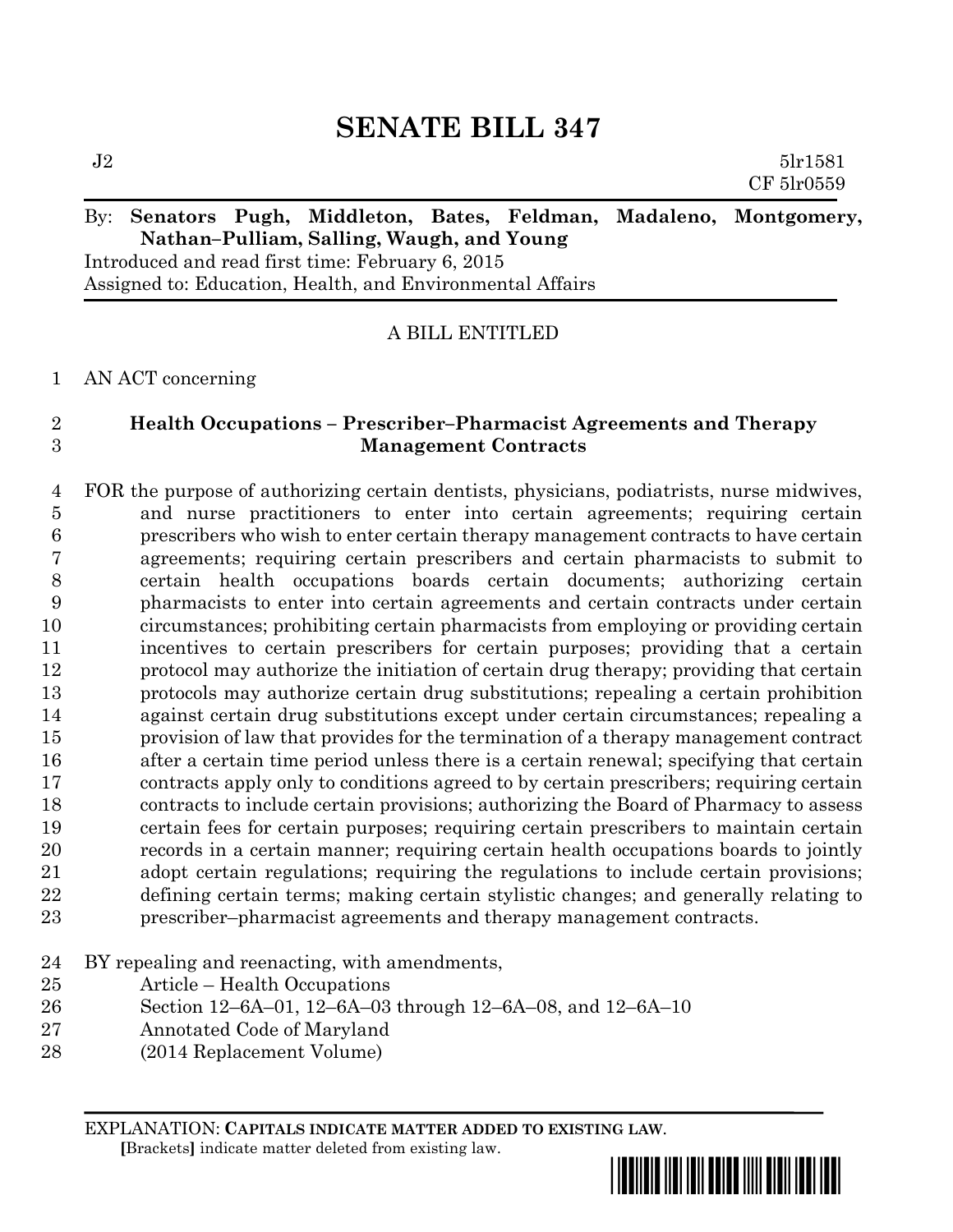BY repealing and reenacting, without amendments, Article – Health Occupations Section 12–6A–02 Annotated Code of Maryland (2014 Replacement Volume) SECTION 1. BE IT ENACTED BY THE GENERAL ASSEMBLY OF MARYLAND, That the Laws of Maryland read as follows: **Article – Health Occupations** 12–6A–01. (a) In this subtitle the following words have the meanings indicated. **(B) "AUTHORIZED PRESCRIBER" MEANS A LICENSED DENTIST, LICENSED PHYSICIAN, LICENSED PODIATRIST, CERTIFIED NURSE MIDWIFE TO THE EXTENT AUTHORIZED UNDER § 8–601 OF THIS ARTICLE, OR CERTIFIED NURSE PRACTITIONER TO THE EXTENT AUTHORIZED UNDER § 8–508 OF THIS ARTICLE. [**(b)**] (C)** "Group model health maintenance organization" has the meaning stated in § 19–713.6 of the Health – General Article. **[**(c)**] (D)** "Health maintenance organization" has the meaning stated in § 18 19–701(g) of the Health – General Article. **[**(d)**] (E)** (1) "Institutional facility" means a facility other than a nursing home whose primary purpose is to provide a physical environment for patients to obtain inpatient or emergency care. (2) "Institutional facility" does not include an urgent care facility that is not part of a facility. **[**(e) "Licensed physician" means an individual who is licensed to practice medicine under Title 14 of this article.**]** (f) **[**"Physician–pharmacist agreement"**] "PRESCRIBER–PHARMACIST AGREEMENT"** means an agreement between **[**a licensed physician**] AN AUTHORIZED PRESCRIBER** and a licensed pharmacist that is disease–state specific and specifies the protocols that may be used. (g) "Protocol" means a course of treatment predetermined by the **[**licensed physician**] AUTHORIZED PRESCRIBER** and licensed pharmacist according to generally accepted medical practice for the proper completion of a particular therapeutic or diagnostic intervention.

**SENATE BILL 347**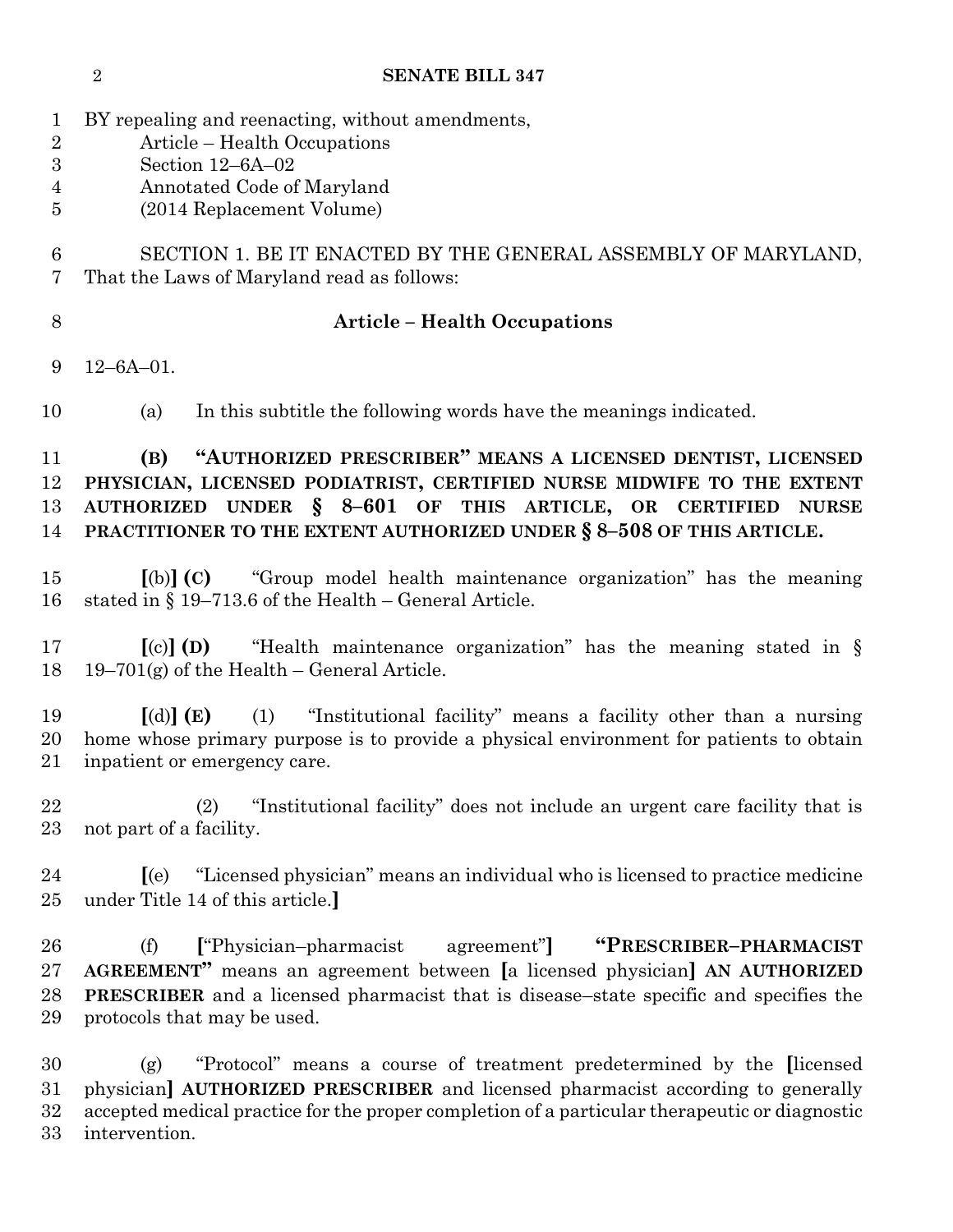#### **SENATE BILL 347** 3

 (h) **[**(1)**]** "Therapy management contract" means a voluntary, written arrangement that is **[**disease–state**]:**

**(1) DISEASE–STATE** specific **[**signed**];**

**(2) SIGNED** by **[**each party to the arrangement between**]**:

 (i) One licensed pharmacist and the licensed pharmacist's designated alternate licensed pharmacists;

 (ii) One **[**licensed physician**] AUTHORIZED PRESCRIBER** and alternate designated **[**licensed physicians**] AUTHORIZED PRESCRIBERS** involved directly in patient care; and

 (iii) One patient receiving care from **[**a licensed physician**] AN AUTHORIZED PRESCRIBER** and a licensed pharmacist pursuant to a **[**physician–pharmacist**] PRESCRIBER–PHARMACIST** agreement and protocol under this subtitle**[**.**]; AND**

 **[**(2)**] (3) [**A therapy management contract shall be related**] RELATED** to treatment using drug therapy, laboratory tests, or medical devices, under defined conditions or limitations for the purpose of improving patient outcomes.

12–6A–02.

 A therapy management contract is not required for the management of patients in an institutional facility or in a group model health maintenance organization.

12–6A–03.

 (a) **[**A licensed physician**] AN AUTHORIZED PRESCRIBER** and a licensed pharmacist who wish to enter into therapy management contracts shall have a **[**physician–pharmacist**] PRESCRIBER–PHARMACIST** agreement.

 (b) (1) **[**A licensed physician**] AN AUTHORIZED PRESCRIBER** who has entered into a **[**physician–pharmacist**] PRESCRIBER–PHARMACIST** agreement shall submit to the **[**Board of Physicians**] HEALTH OCCUPATIONS BOARD THAT REGULATES THE AUTHORIZED PRESCRIBER** a copy of the **[**physician–pharmacist**] PRESCRIBER–PHARMACIST** agreement and any subsequent modifications made to the **[**physician–pharmacist**] PRESCRIBER–PHARMACIST** agreement or the protocols specified in the **[**physician–pharmacist**] PRESCRIBER–PHARMACIST** agreement.

 (2) A licensed pharmacist who has entered into a **[**physician–pharmacist**] PRESCRIBER–PHARMACIST** agreement shall submit to the Board of Pharmacy a copy of the **[**physician–pharmacist**] PRESCRIBER–PHARMACIST** agreement and any subsequent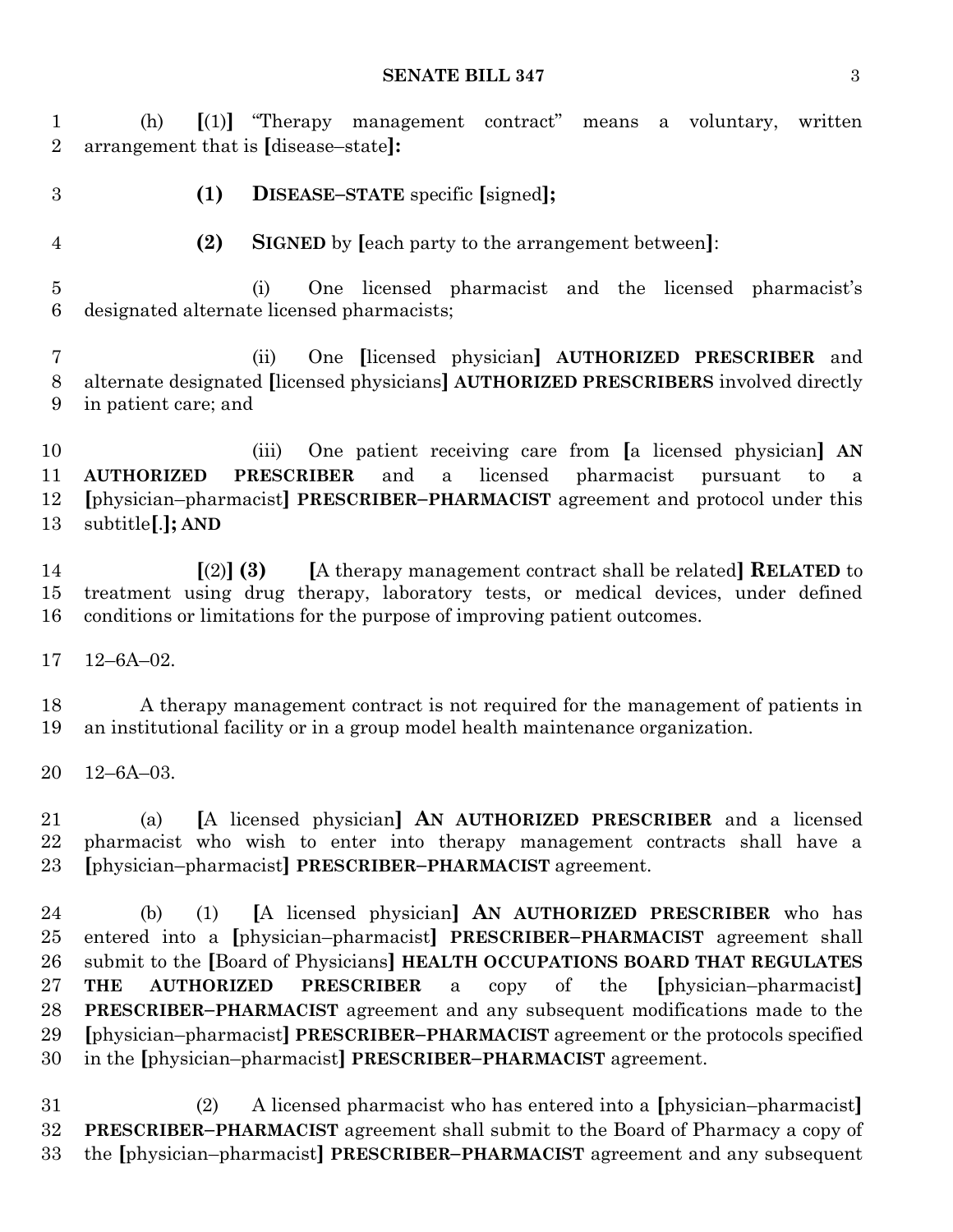#### **SENATE BILL 347**

 modifications made to the **[**physician–pharmacist**] PRESCRIBER–PHARMACIST** agreement or the protocols specified in the **[**physician–pharmacist**] PRESCRIBER–PHARMACIST** agreement. 12–6A–04. A pharmacist is authorized to enter into a **[**physician–pharmacist**] PRESCRIBER–PHARMACIST** agreement if the pharmacist: (1) Is a licensed pharmacist; (2) Has a Doctor of Pharmacy Degree or equivalent training as established in regulations adopted under this subtitle; (3) Is approved by the Board to enter into a **[**physician–pharmacist**] PRESCRIBER–PHARMACIST** agreement with **[**a licensed physician**] AN AUTHORIZED PRESCRIBER** in accordance with this subtitle; and (4) Meets the requirements that are established by regulations adopted under this subtitle. 12–6A–05. (a) Subject to the regulations adopted under this subtitle, a licensed pharmacist may enter into a therapy management contract initiated by **[**a licensed physician**] AN AUTHORIZED PRESCRIBER**. (b) A licensed pharmacist may not employ or provide economic incentives to **[**a licensed physician**] AN AUTHORIZED PRESCRIBER** for the purpose of entering into a **[**physician–pharmacist**] PRESCRIBER–PHARMACIST** agreement or a therapy management contract. 12–6A–06. (a) A protocol under this subtitle: (1) May authorize: (i) The **INITIATION,** modification, continuation, and discontinuation of drug therapy under written, disease–state specific protocols; (ii) The ordering of laboratory tests; and (iii) Other patient care management measures related to monitoring or improving the outcomes of drug or device therapy; and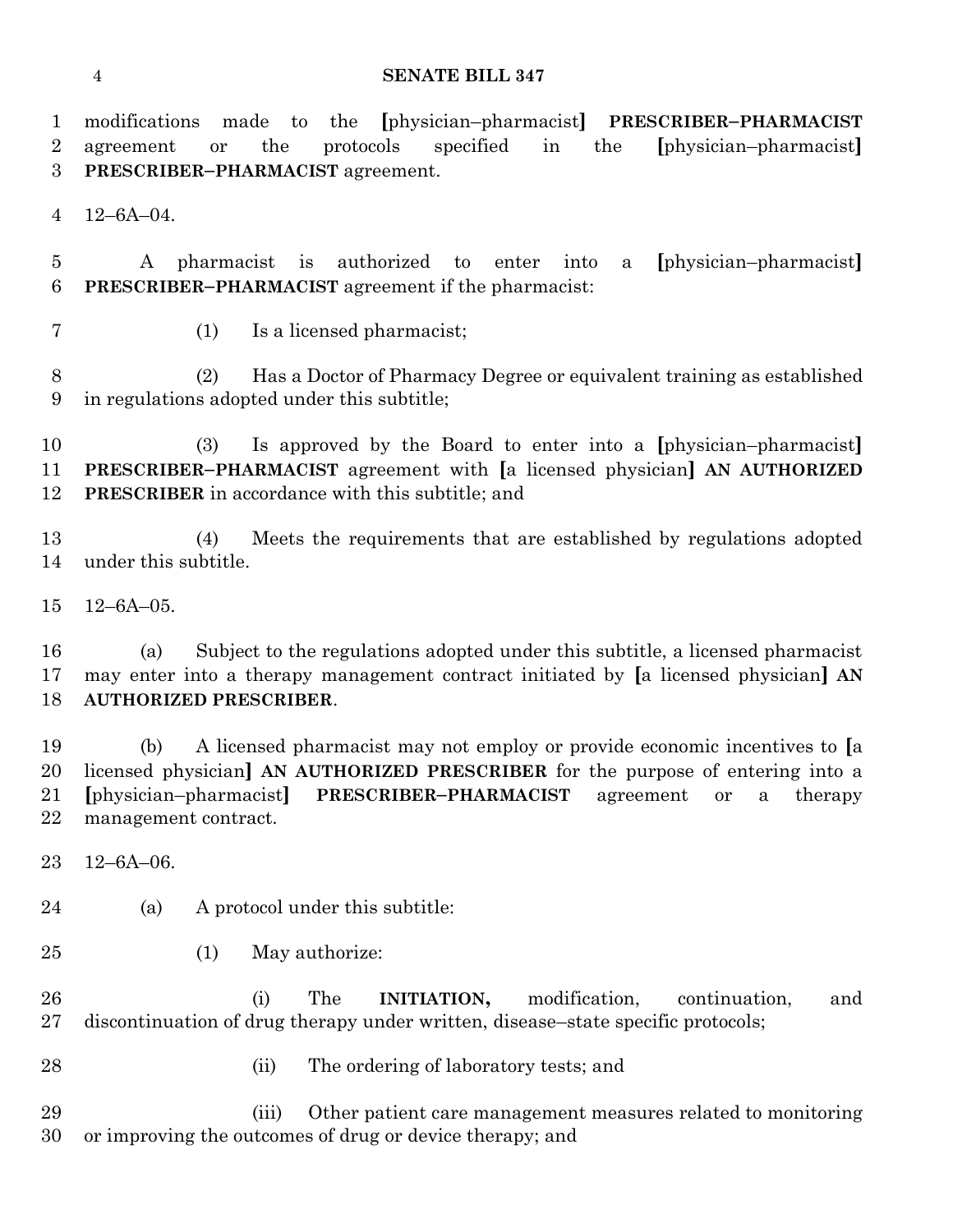#### **SENATE BILL 347** 5

 (2) May not authorize acts that exceed the scope of practice of the parties to the therapy management contract.

 (b) A protocol **[**shall prohibit**] MAY AUTHORIZE** the substitution of a chemically dissimilar drug product by the pharmacist for the product prescribed by the **[**physician, unless permitted in the therapy management contract**] AUTHORIZED PRESCRIBER**.

12–6A–07.

 (a) A therapy management contract shall apply only to conditions for which protocols have been agreed to by **[**a licensed physician**] AN AUTHORIZED PRESCRIBER** and a licensed pharmacist in accordance with the regulations adopted under this subtitle.

 **[**(b) A therapy management contract shall terminate 1 year from the date of its signing, unless renewed by the licensed physician, licensed pharmacist, and patient.**]**

**[**(c)**] (B)** A therapy management contract shall include:

 (1) A statement that none of the parties involved in the therapy management contract have been coerced, given economic incentives, excluding normal reimbursement for services rendered, or involuntarily required to participate;

- 
- (2) Notice to the patient indicating **[**how**]:**

 **(I) THAT THE PATIENT MAY TERMINATE THE THERAPY MANAGEMENT CONTRACT AT ANY TIME; AND**

 **(II) THE PROCEDURE BY WHICH** the patient may terminate the therapy management contract;

 (3) A procedure for periodic review by the **[**physician**] AUTHORIZED PRESCRIBER**, of the drugs modified pursuant to the agreement or changed with the consent of the **[**physician**] AUTHORIZED PRESCRIBER**; and

 (4) Reference to a protocol, which will be provided to the patient **[**upon**] ON** request.

 **[**(d)**] (C)** Any party to the therapy management contract may terminate the contract at any time.

 **[**(e)**] (D)** The Board **[**of Pharmacy**]** may assess a fee, as established in regulation, for approval of a pharmacist to enter into a **[**physician–pharmacist**] PRESCRIBER–PHARMACIST** agreement.

12–6A–08.